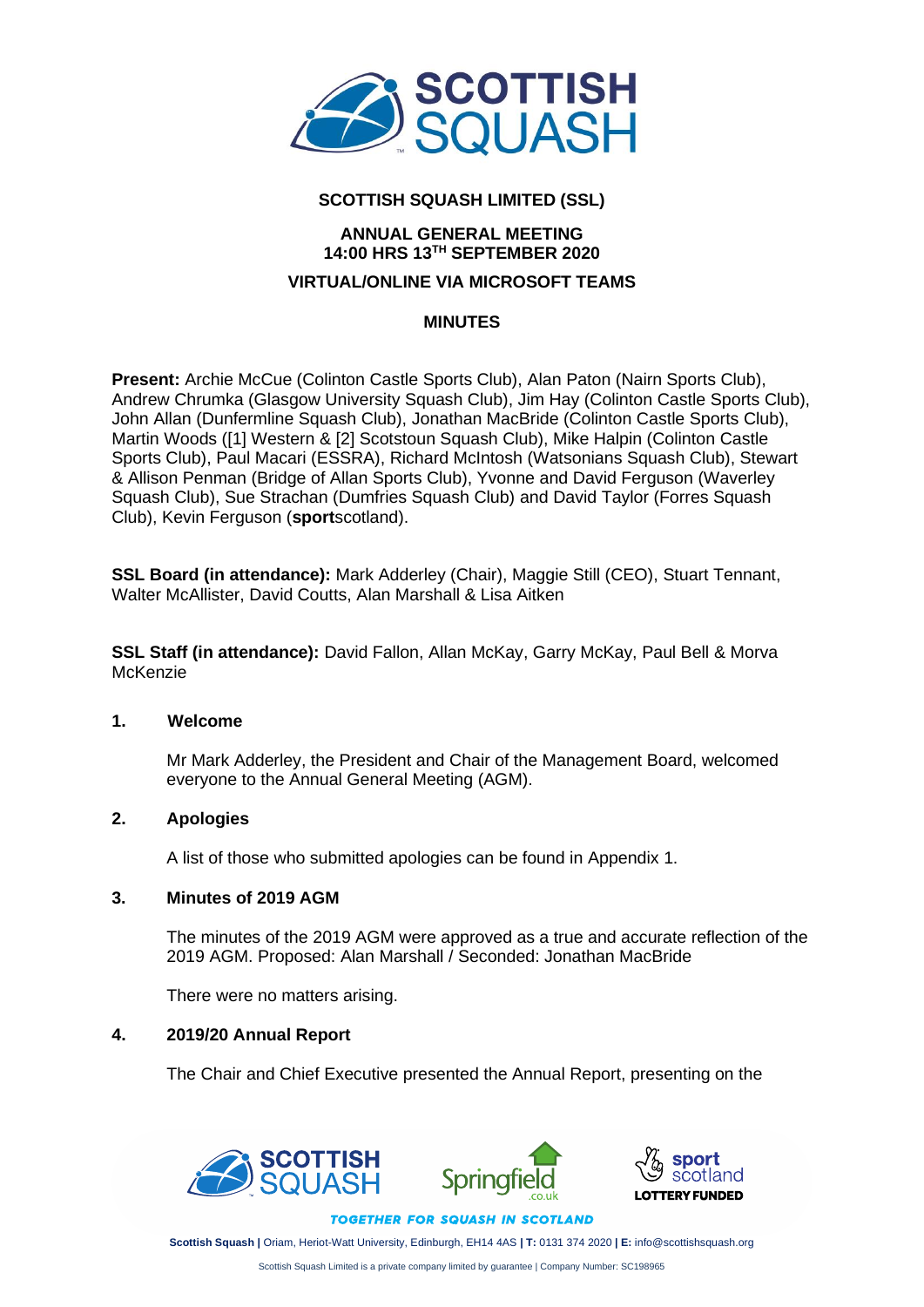

progress of the organisation's strategy (['A Sport for Health'\)](https://www.scottishsquash.org/wp-content/uploads/2019/04/ADM01-P02-Scottish-Squash-Strategic-Plan-2019-23-A-Sport-for-Health.pdf) and outlining the collective achievements of the organisation within the last year.

The Chair invited comments and asked for the 2019/20 Annual Report to be approved.

The Annual Report was approved by the members. Proposed: John Allan / Seconded: David Ferguson

#### **5. Adoption of 2019/20 Accounts**

The Chief Executive and Chief Operating Officer, presented the examined financial statements for 2019/20.

The Chair invited comments and asked for the 2019/20 financial statements to be approved.

Jonathan MacBride asked whether we expect turnover to remain at the same level for the 2020/21 financial year. In recognising the current levels of uncertainty being created by the global pandemic, members of the Board and Executive Team confirmed that our lead investor – **sport**scotland - and other main partners - including Springfield Properties – remain committed to driving our shared strategic outcomes. However, it was noted that some operational income – for example, competition income - would inevitably be reduced given the reduced level of activity. Expenditure associated with such operational income would also be reduced as a result – so the organisation remains confident that a satisfactory year end position can still be realised.

The Annual Report was approved by the members. Proposed: Alan Marshall / Seconded: Jonathan MacBride

#### **6. Confirmation of Directors**

The Chair asked all attendees to note that the five existing Regional Directors, who had previously been nominated by their Associated Regional Association, would continue to serve on the Board for the forthcoming year. In addition, the Chair asked attendees to note that Steve Black had been nominated by the Grampian Regional Association to serve as Regional Director.

Mark Potter (Highlands & Islands nominee for Regional Director), Marc Hope (Finance Director & Chair of the Finance, Commercial & HR Sub Committee) and Graeme Jones (Non Executive Director) were the other new additions to the Board in 2019-20.

## **7. Appointment of Auditors**



**TOGETHER FOR SQUASH IN SCOTLAND Scottish Squash |** Oriam, Heriot-Watt University, Edinburgh, EH14 4AS **| T:** 0131 374 2020 **| E:** info@scottishsquash.org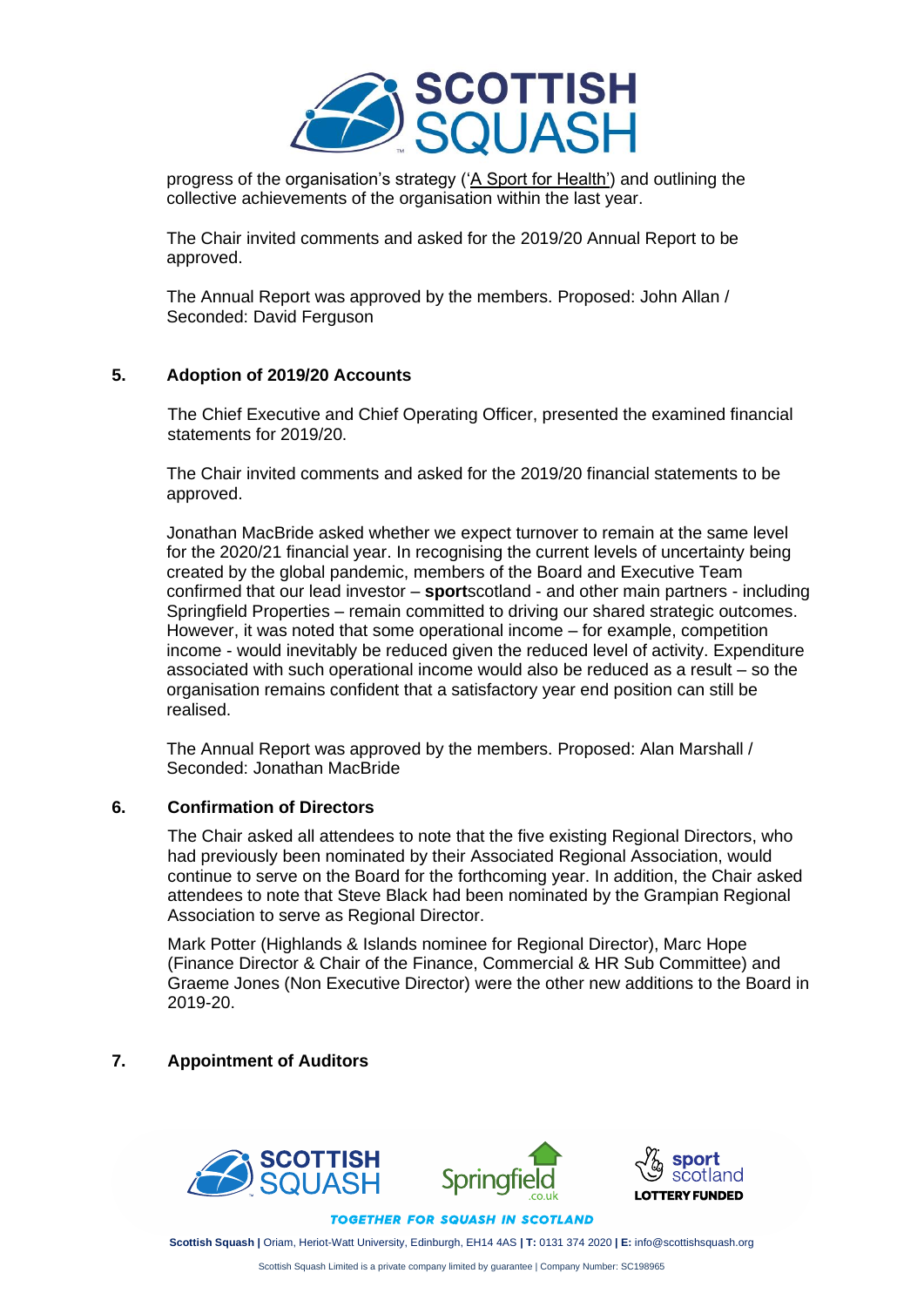

The Chair outlined the organisation's intention to retain Condies and this was approved. Proposed: Sue Strachan / Seconded: Yvonne Ferguson

## **8. AOCB**

## **8.1 2020/21 Membership Fees**

The Chief Operating Officer presented the short-term proposal for a reduced membership fee structure (Paper 006) for the 2020/21 membership year, with the objective of supporting clubs most in financial need. He also confirmed that the Annual Returns will be issued to all club main contacts in the weeks following the AGM. The Chair invited comments/queries on the membership fee structure.

Jonathan MacBride asked as to whether the estimated £15,000 to be released from the reserves could be increased, if required, to support clubs further – especially as there appeared to be scope in the reserves range. It was indicated that the reserves policy is reviewed on an annual basis, in October, so this would tie in with the request for clubs to submit applications for further support by mid November and that the organisation can then review the full level of support being requested and make decisions accordingly. Any change to this would need approval of the Board and would need to fit with the reserves policy.

John Allan asked if there was set criteria for clubs in order to apply/have their application approved for any further reduction. It was confirmed that the objective was to provide support to the clubs most in need, and the only set criteria was for a club to outline the overall percentage of the annual membership fee to Scottish Squash against the overall annual outgoings (as outlined in Paper 006).

#### **8.2 Membership Working Group**

Following the update at the 2019 AGM, the Chief Operating Officer gave a brief update on the progress of the Membership Working Group (set up to explore a revised membership structure to serve the sport & its members for the foreseeable future).

The Membership Working Group thanked all those (regions, clubs, members) who have supported this group and their initial consultation meetings across the last year. It was confirmed that the group are now in a position to formally share the proposal and seek further feedback ahead of shaping a final proposal to bring to the 2021 AGM.

Meetings with each regional association are due to be organised in the coming months and will be followed with meetings/discussions with each member club.

## **9. Close**

With there being no further business, the Chair closed the official 2020 AGM at 1500 hours.



**TOGETHER FOR SQUASH IN SCOTLAND** 

**Scottish Squash |** Oriam, Heriot-Watt University, Edinburgh, EH14 4AS **| T:** 0131 374 2020 **| E:** info@scottishsquash.org

Scottish Squash Limited is a private company limited by guarantee | Company Number: SC198965